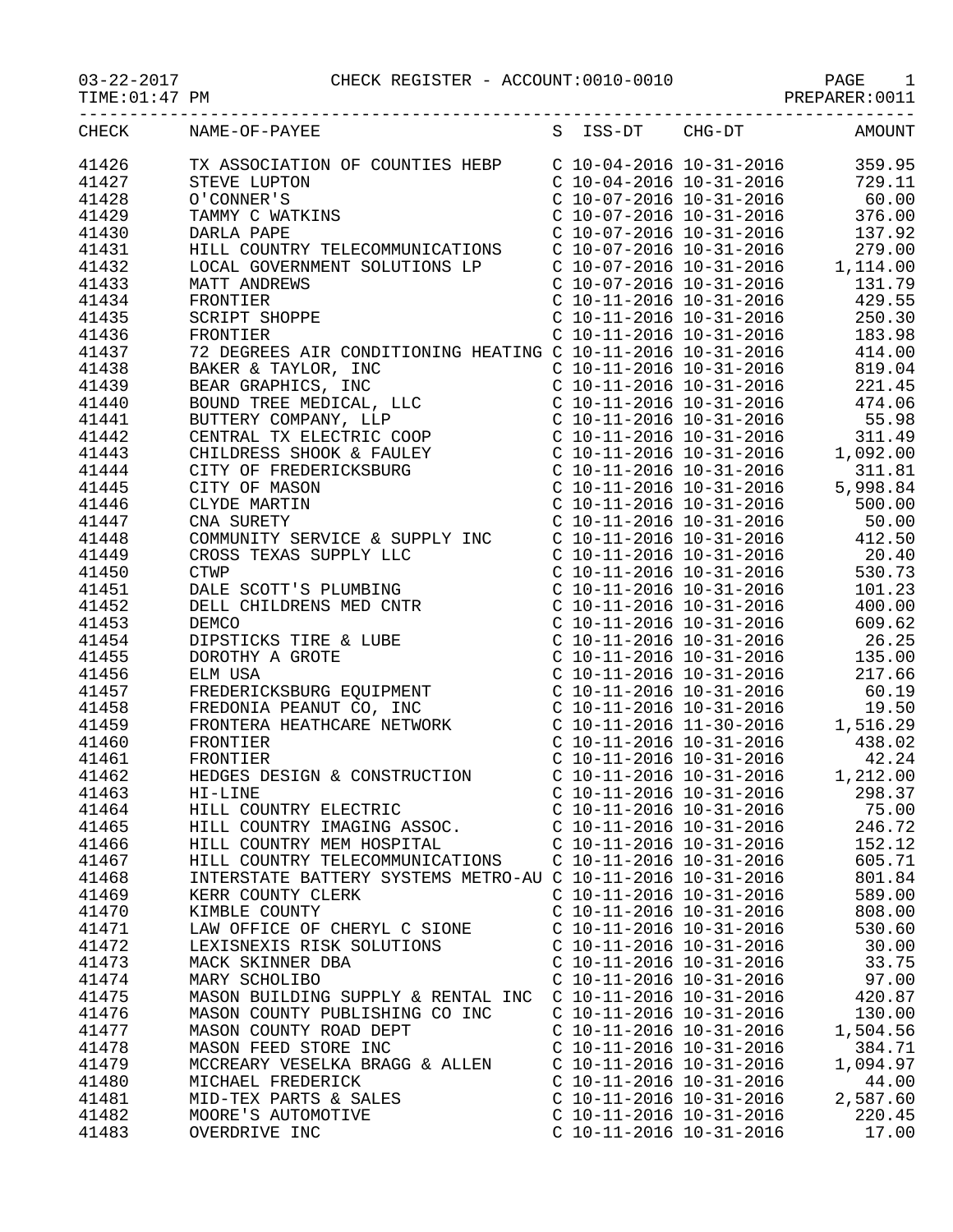| <b>CHECK</b> | NAME-OF-PAYEE<br>$\begin{tabular}{l c c c c} \multicolumn{1}{c}{\textbf{RAME}-OF-PAYEB} & \multicolumn{1}{c}{S} & S & S & S & S & S & S & S & S \\ \multicolumn{1}{c}{\textbf{PARTE}} & \multicolumn{1}{c}{\textbf{QMLE}} & \multicolumn{1}{c}{\textbf{QMLE}} & \multicolumn{1}{c}{\textbf{QMLE}} & \multicolumn{1}{c}{\textbf{QMLE}} & \multicolumn{1}{c}{\textbf{QMLE}} & \multicolumn{1}{c}{\textbf{QMLE}} & \multicolumn{1}{c}{\textbf{QMLE}} & \multicolumn{1}{c$ |                                                        | S ISS-DT CHG-DT AMOUNT |
|--------------|------------------------------------------------------------------------------------------------------------------------------------------------------------------------------------------------------------------------------------------------------------------------------------------------------------------------------------------------------------------------------------------------------------------------------------------------------------------------|--------------------------------------------------------|------------------------|
| 41484        | PARTS PLUS                                                                                                                                                                                                                                                                                                                                                                                                                                                             |                                                        |                        |
| 41485        |                                                                                                                                                                                                                                                                                                                                                                                                                                                                        |                                                        |                        |
| 41486        |                                                                                                                                                                                                                                                                                                                                                                                                                                                                        |                                                        |                        |
| 41487        |                                                                                                                                                                                                                                                                                                                                                                                                                                                                        |                                                        |                        |
|              |                                                                                                                                                                                                                                                                                                                                                                                                                                                                        |                                                        |                        |
| 41488        |                                                                                                                                                                                                                                                                                                                                                                                                                                                                        |                                                        |                        |
| 41489        |                                                                                                                                                                                                                                                                                                                                                                                                                                                                        |                                                        |                        |
| 41490        |                                                                                                                                                                                                                                                                                                                                                                                                                                                                        |                                                        |                        |
| 41491        |                                                                                                                                                                                                                                                                                                                                                                                                                                                                        |                                                        |                        |
| 41492        |                                                                                                                                                                                                                                                                                                                                                                                                                                                                        |                                                        |                        |
| 41493        |                                                                                                                                                                                                                                                                                                                                                                                                                                                                        |                                                        |                        |
| 41494        |                                                                                                                                                                                                                                                                                                                                                                                                                                                                        |                                                        |                        |
| 41495        |                                                                                                                                                                                                                                                                                                                                                                                                                                                                        |                                                        |                        |
| 41496        |                                                                                                                                                                                                                                                                                                                                                                                                                                                                        |                                                        |                        |
| 41497        |                                                                                                                                                                                                                                                                                                                                                                                                                                                                        |                                                        |                        |
| 41498        |                                                                                                                                                                                                                                                                                                                                                                                                                                                                        |                                                        |                        |
| 41499        |                                                                                                                                                                                                                                                                                                                                                                                                                                                                        |                                                        |                        |
| 41500        |                                                                                                                                                                                                                                                                                                                                                                                                                                                                        |                                                        |                        |
| 41501        |                                                                                                                                                                                                                                                                                                                                                                                                                                                                        |                                                        |                        |
| 41502        |                                                                                                                                                                                                                                                                                                                                                                                                                                                                        |                                                        |                        |
| 41503        |                                                                                                                                                                                                                                                                                                                                                                                                                                                                        |                                                        |                        |
| 41504        |                                                                                                                                                                                                                                                                                                                                                                                                                                                                        |                                                        |                        |
| 41505        |                                                                                                                                                                                                                                                                                                                                                                                                                                                                        |                                                        |                        |
|              |                                                                                                                                                                                                                                                                                                                                                                                                                                                                        |                                                        |                        |
| 41506        |                                                                                                                                                                                                                                                                                                                                                                                                                                                                        |                                                        |                        |
| 41507        |                                                                                                                                                                                                                                                                                                                                                                                                                                                                        |                                                        |                        |
| 41508        |                                                                                                                                                                                                                                                                                                                                                                                                                                                                        |                                                        |                        |
| 41509        |                                                                                                                                                                                                                                                                                                                                                                                                                                                                        |                                                        |                        |
| 41510        |                                                                                                                                                                                                                                                                                                                                                                                                                                                                        |                                                        |                        |
| 41511        |                                                                                                                                                                                                                                                                                                                                                                                                                                                                        |                                                        |                        |
| 41512        |                                                                                                                                                                                                                                                                                                                                                                                                                                                                        |                                                        |                        |
| 41513        |                                                                                                                                                                                                                                                                                                                                                                                                                                                                        |                                                        |                        |
| 41514        |                                                                                                                                                                                                                                                                                                                                                                                                                                                                        |                                                        |                        |
| 41515        |                                                                                                                                                                                                                                                                                                                                                                                                                                                                        |                                                        |                        |
| 41516        |                                                                                                                                                                                                                                                                                                                                                                                                                                                                        |                                                        |                        |
| 41517        |                                                                                                                                                                                                                                                                                                                                                                                                                                                                        |                                                        |                        |
| 41518        | 72 DEGREES AIR CONDITIONING HEATING C 10-24-2016 11-30-2016 504.50<br>APPLIED CONCEPTS, INC c 10-24-2016 11-30-2016 180.56<br>AQUA BEVERAGE CO/OZARKA C 10-24-2016 11-30-2016 89.18<br>AR MANAGEMENT & SOLUTIONS LLC C 10-24-2016 1                                                                                                                                                                                                                                    |                                                        |                        |
| 41519        |                                                                                                                                                                                                                                                                                                                                                                                                                                                                        |                                                        |                        |
| 41520        |                                                                                                                                                                                                                                                                                                                                                                                                                                                                        |                                                        |                        |
| 41521        |                                                                                                                                                                                                                                                                                                                                                                                                                                                                        |                                                        |                        |
| 41522        | BAKER & TAYLOR, INC                                                                                                                                                                                                                                                                                                                                                                                                                                                    | $C$ 10-24-2016 10-31-2016                              | 513.30                 |
| 41523        | BEAR GRAPHICS, INC                                                                                                                                                                                                                                                                                                                                                                                                                                                     | $C$ 10-24-2016 11-30-2016                              | 795.68                 |
| 41524        | BOUND TREE MEDICAL, LLC                                                                                                                                                                                                                                                                                                                                                                                                                                                | $C$ 10-24-2016 10-31-2016                              | 30.98                  |
| 41525        | CATERPILLAR FINANCIAL SERVICES CORP C 10-24-2016 11-30-2016                                                                                                                                                                                                                                                                                                                                                                                                            |                                                        | 3,619.65               |
| 41526        | CENTURYLINK QCC                                                                                                                                                                                                                                                                                                                                                                                                                                                        | $C$ 10-24-2016 11-30-2016                              | 65.98                  |
| 41527        | CIRA                                                                                                                                                                                                                                                                                                                                                                                                                                                                   | $C$ 10-24-2016 11-30-2016                              | 26.00                  |
| 41528        | CLINICAL SOLUTIONS                                                                                                                                                                                                                                                                                                                                                                                                                                                     | $C$ 10-24-2016 11-30-2016                              | 46.99                  |
| 41529        | CNA SURETY                                                                                                                                                                                                                                                                                                                                                                                                                                                             | $C$ 10-24-2016 12-31-2016                              | 50.00                  |
| 41530        | CNH INDUSTRIAL CAPITAL AMERICA LLC C 10-24-2016 11-30-2016                                                                                                                                                                                                                                                                                                                                                                                                             |                                                        | 3,288.23               |
| 41531        | CTRMA PROCESSING                                                                                                                                                                                                                                                                                                                                                                                                                                                       | $C$ 10-24-2016 11-30-2016                              | 3.09                   |
| 41532        | DISH                                                                                                                                                                                                                                                                                                                                                                                                                                                                   | $C$ 10-24-2016 11-30-2016                              | 111.53                 |
|              |                                                                                                                                                                                                                                                                                                                                                                                                                                                                        |                                                        | 4,700.06               |
| 41533        | ELECTION SYSTEMS & SOFTWARE                                                                                                                                                                                                                                                                                                                                                                                                                                            | $C$ 10-24-2016 10-31-2016<br>$C$ 10-24-2016 11-30-2016 |                        |
| 41534        | FRONTIER                                                                                                                                                                                                                                                                                                                                                                                                                                                               |                                                        | 261.31                 |
| 41535        | GALE                                                                                                                                                                                                                                                                                                                                                                                                                                                                   | $C$ 10-24-2016 11-30-2016                              | 118.25                 |
| 41536        | GILLESPIE COUNTY                                                                                                                                                                                                                                                                                                                                                                                                                                                       | $C$ 10-24-2016 10-31-2016                              | 1,965.23               |
| 41537        | GLENN A RUTHVEN DDS                                                                                                                                                                                                                                                                                                                                                                                                                                                    | $C$ 10-24-2016 11-30-2016                              | 105.00                 |
| 41538        | <b>HCTC</b>                                                                                                                                                                                                                                                                                                                                                                                                                                                            | $C$ 10-24-2016 11-30-2016                              | 244.95                 |
| 41539        | HEDGES DESIGN & CONSTRUCTION                                                                                                                                                                                                                                                                                                                                                                                                                                           | $C$ 10-24-2016 10-31-2016                              | 1,715.00               |
| 41540        | HILL COUNTRY IT SERVICES                                                                                                                                                                                                                                                                                                                                                                                                                                               | $C$ 10-24-2016 10-31-2016                              | 60.00                  |
| 41541        | HOLLOWAY PLUMBING CO                                                                                                                                                                                                                                                                                                                                                                                                                                                   | $C$ 10-24-2016 11-30-2016                              | 159.00                 |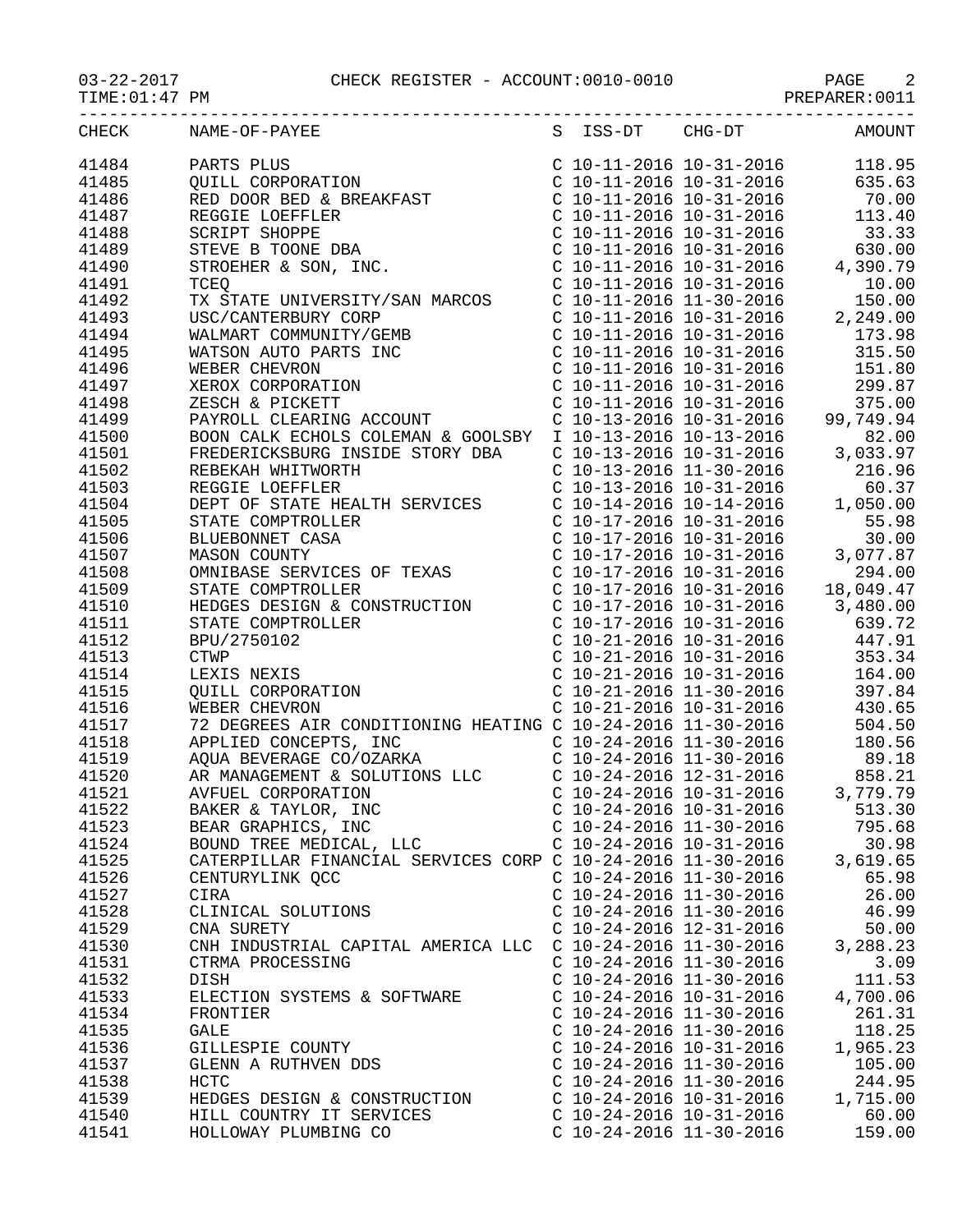|       | CHECK NAME-OF-PAYEE S ISS-DT CHG-DT AMOUNT |  |  |
|-------|--------------------------------------------|--|--|
|       |                                            |  |  |
|       |                                            |  |  |
|       |                                            |  |  |
|       |                                            |  |  |
|       |                                            |  |  |
|       |                                            |  |  |
|       |                                            |  |  |
|       |                                            |  |  |
|       |                                            |  |  |
|       |                                            |  |  |
|       |                                            |  |  |
|       |                                            |  |  |
|       |                                            |  |  |
|       |                                            |  |  |
|       |                                            |  |  |
|       |                                            |  |  |
|       |                                            |  |  |
|       |                                            |  |  |
|       |                                            |  |  |
|       |                                            |  |  |
|       |                                            |  |  |
|       |                                            |  |  |
|       |                                            |  |  |
|       |                                            |  |  |
|       |                                            |  |  |
|       |                                            |  |  |
|       |                                            |  |  |
|       |                                            |  |  |
|       |                                            |  |  |
|       |                                            |  |  |
|       |                                            |  |  |
|       |                                            |  |  |
| 41574 |                                            |  |  |
| 41575 |                                            |  |  |
|       |                                            |  |  |